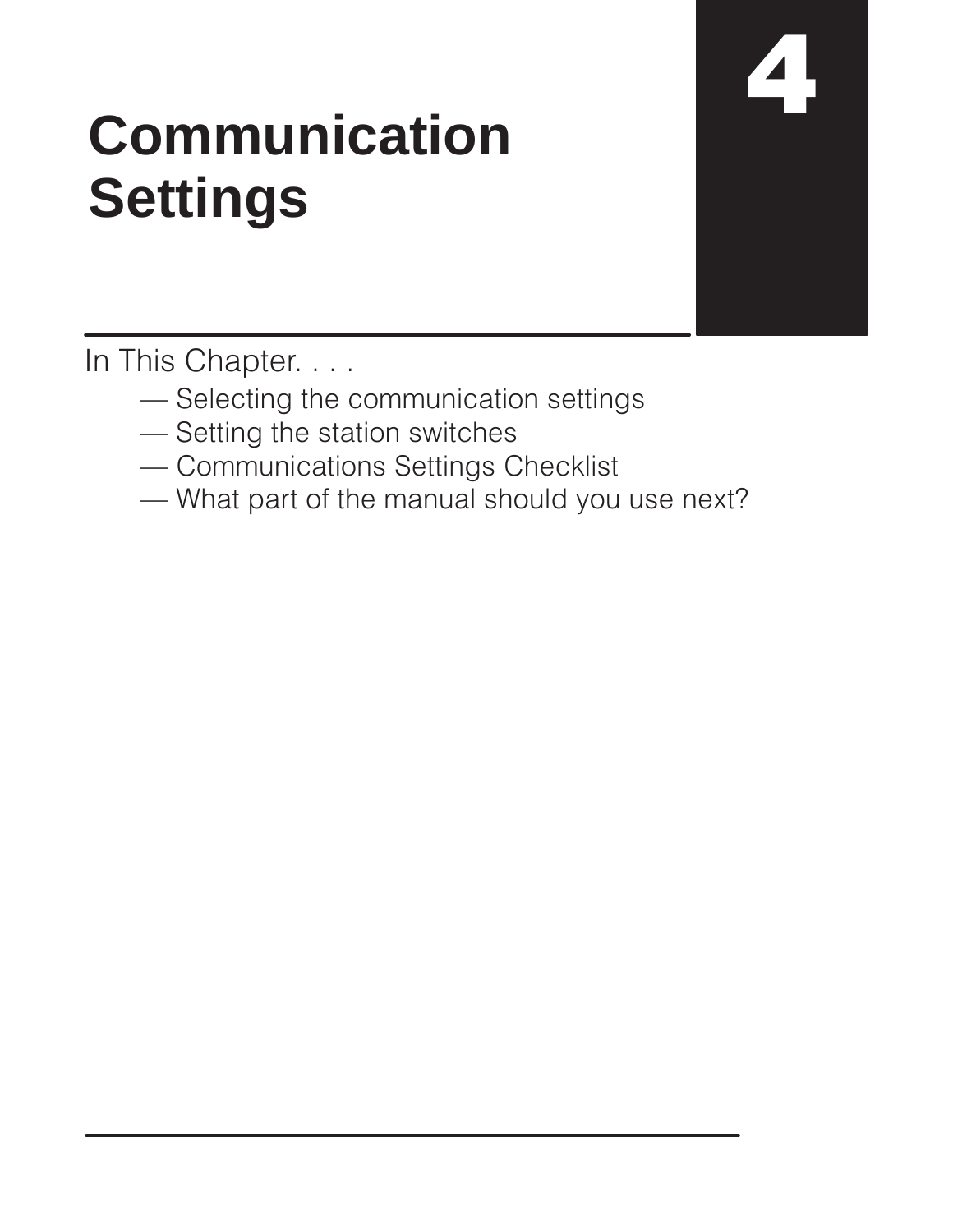# **Selecting the communication settings.**

| What do I have to<br>select? | There are a few things you need to select before you can set the communication<br>switches for the network stations.<br><b>Baud</b> rate<br>$\bullet$<br>Parity<br>$\bullet$<br>Response delay<br>$\bullet$<br>Hexadecimal or ASCII data representation<br><b>Station address</b><br>$\bullet$                                                                                                                                                                                                                                                                                                                                                                                                                                                                                                                                                                                                                      |  |  |
|------------------------------|---------------------------------------------------------------------------------------------------------------------------------------------------------------------------------------------------------------------------------------------------------------------------------------------------------------------------------------------------------------------------------------------------------------------------------------------------------------------------------------------------------------------------------------------------------------------------------------------------------------------------------------------------------------------------------------------------------------------------------------------------------------------------------------------------------------------------------------------------------------------------------------------------------------------|--|--|
| <b>Baud Rate</b>             | All devices on the network must use the same communication settings, but not all of<br>the masters and slaves offer the same range of settings. This means your choice of<br>equipment will help you determine the baud rate. For example, the DCM (Data<br>Communication Module) interfaces can communicate at speeds of 38.4K baud, but<br>the built-in PLC ports are limited to 19.2K baud (the DL340 can go up to 38.4K baud).<br>Also, some computer communication cards are limited in the range of available baud<br>rates. Check the documentation that came with your computer or operator interface<br>to determine the available communication parameters.<br><b>DirectNET</b> can support eight baud rate selections ranging from 300bps to<br>38.4Kbps. Usually, you should use the highest baud rate possible unless noise<br>problems appear. If noise problems appear, try reducing the baud rates. |  |  |
| <b>Parity</b>                | You can choose between odd parity or no parity. Again, all the devices should be set<br>the same. Odd parity uses eleven bits total (1 start bit, 8 data bits, 1 stop bit, and 1<br>parity bit.) Odd parity also provides slightly better error checking. Some devices<br>require no parity, which uses only 10 bits (1 start bit, 8 data bits, and 1 stop bit.)                                                                                                                                                                                                                                                                                                                                                                                                                                                                                                                                                    |  |  |
| <b>Response Delay</b>        | This sets how long the station will wait before it responds to a communication<br>request. If you're using all <b>Direct</b> LOGIC <sup>™</sup> equipment, a response delay is not<br>required and you should set the time to 0. This is primarily included for those of you<br>who need to use modems. For example, the DCM may respond too quickly for some<br>devices, such as telephone or radio modems. If you encounter this problem just<br>choose a delay from 0 to 500 mS. Your modem manual should suggest the proper<br>settings.                                                                                                                                                                                                                                                                                                                                                                        |  |  |
| <b>HEX or ASCII Data</b>     | If you want the fastest communication possible, use HEX mode. The difference is in<br>the way the data is represented. The same data is twice as long in ASCII format, so it<br>takes longer to transfer. If you have a device on the network that requires ASCII<br>mode, then select ASCII mode for all the stations, otherwise, use HEX mode.                                                                                                                                                                                                                                                                                                                                                                                                                                                                                                                                                                    |  |  |
| <b>Station Address</b>       | You can have up to 90 slave stations connected to the master. Each station,<br>including the master, must have a unique network address. There are a few<br>restrictions on how you can use the available addresses.<br>Master stations: the master station should be address 0. This insures compatibility<br>with all slaves.<br>Slave stations: the slave stations can use addresses $1 - 90$ and not address 0.<br><i>Peer stations:</i> the peer stations can use addresses $1 - 90$ . There are only two<br>stations in this configuration and either one can act as a master and initiate a<br>request, however; each station is restricted from using address 0.                                                                                                                                                                                                                                            |  |  |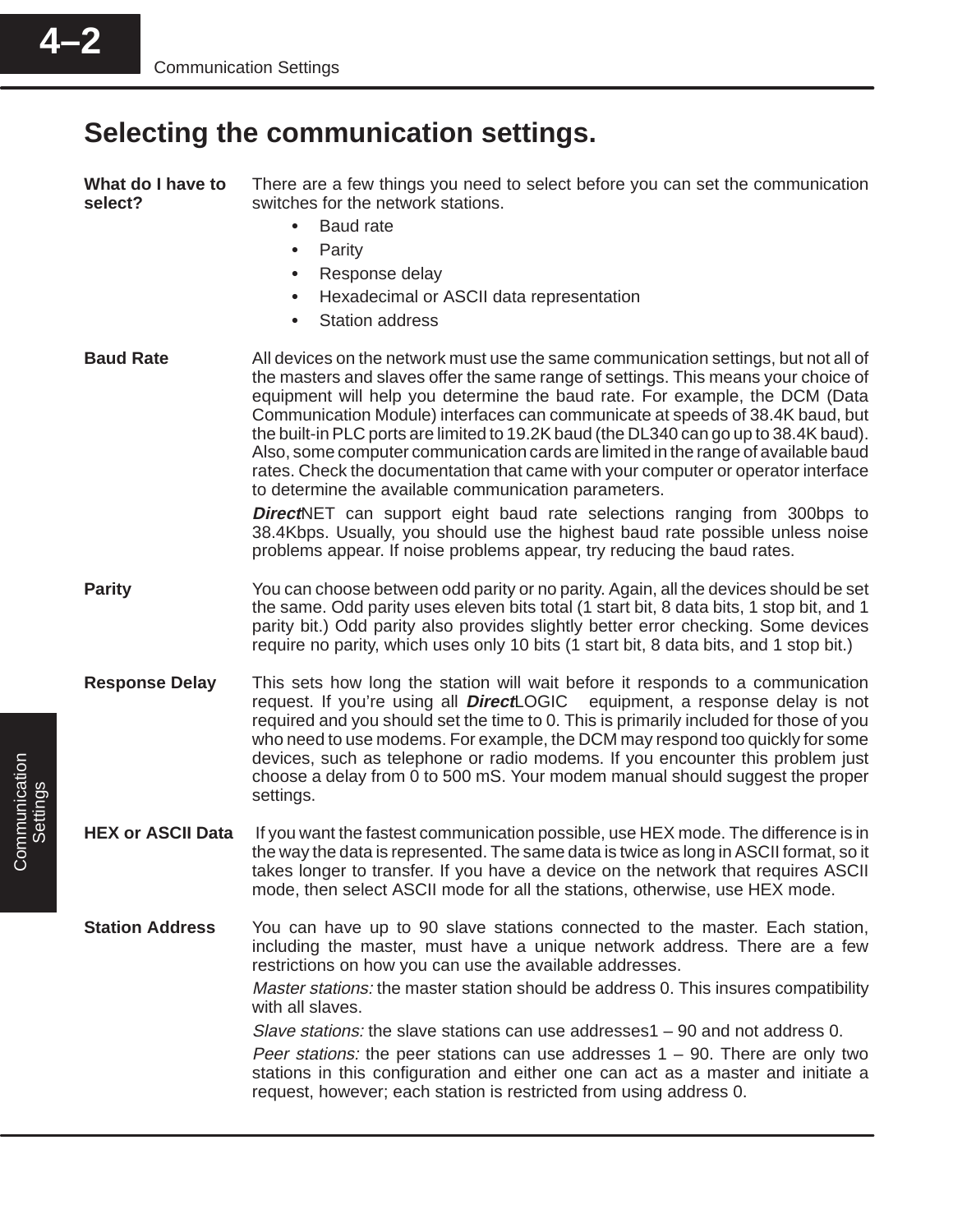# **Setting the station parameters**

- For all Masters and You have to set the switches for all the stations on the network, masters and slaves. Set the switches so all the stations have the same communication parameters. The next several pages provide the switch settings for the **Direct**LOGIC<sup>™</sup> network components. You can quickly scan the pages to find the settings for your devices. Read the descriptions carefully because most network problems are caused by incorrect switch settings. **Slaves**
- It seems there's a computer manufacturer on every corner these days, so it would be impossible for us to provide the communication settings for all of them. Just check the documentation that came with your computer to determine how to set the parameters. **Host as a Master**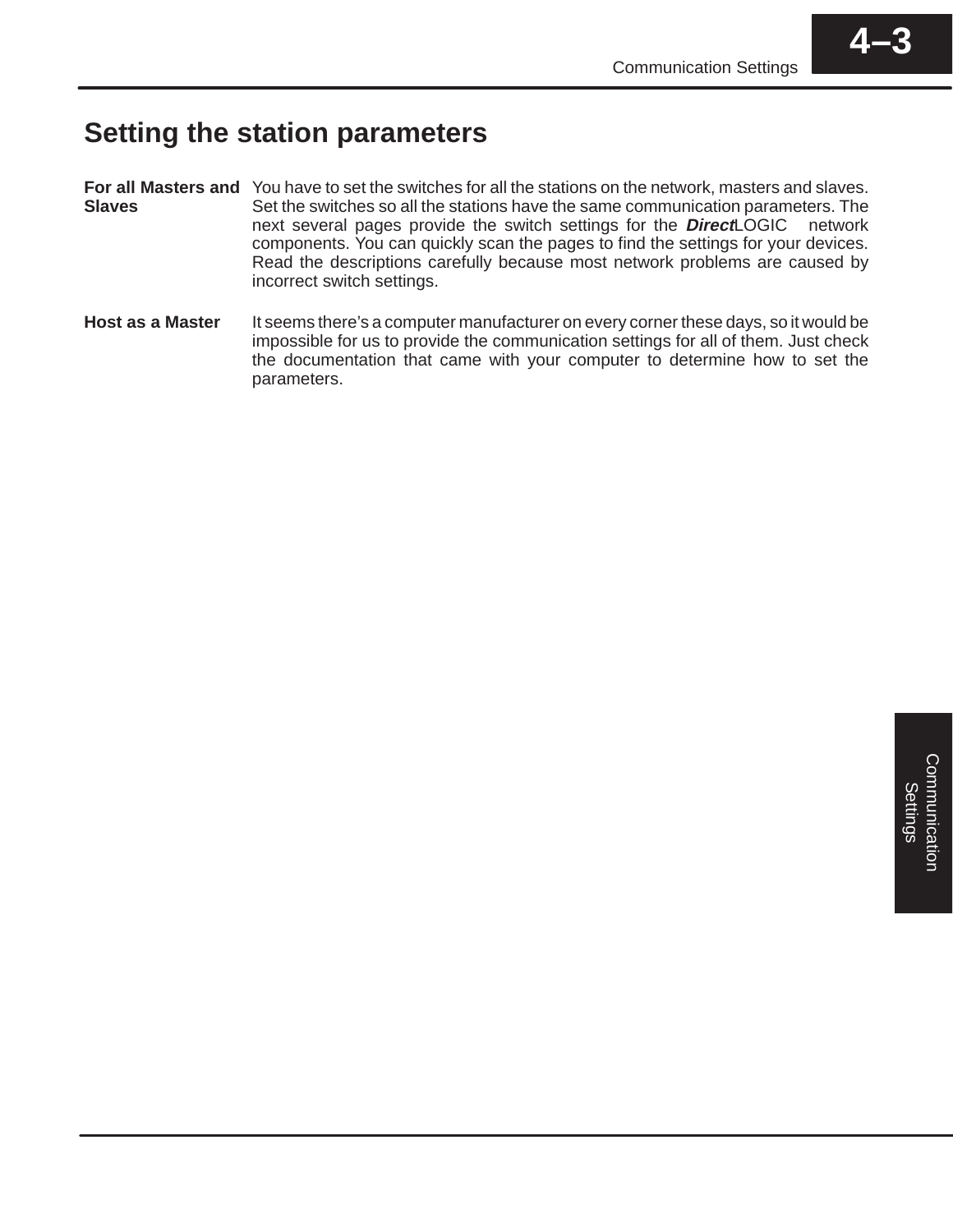**DL405 DCM Communication Switches**

There are two banks of switches located on the rear of the DCM that are used to set the communications parameters.



DCM Rear View

**Baud Rate:** Positions 1 – 3 on SW4 are used to set the baud rate for the DCM. There are eight baud rate selections available from 300 baud to 38.4K baud.

**Parity:** Position 4 on SW4 selects between the two parity options, odd or none.

**Self-Test:** Position 5 on SW4 selects the factory self-test and should always be switched off. If the self-test is on, the module will not operate correctly.

**Response Delay Time:** Positions 6 – 8 on SW4 set the response delay time. This is primarily used when you're using modems and determines how long the DCM will wait before it responds to a communication request. If you're using all **Direct**LOGIC<sup>™</sup> equipment, a response delay is not required and you should set the time to 0. If you're using a modem, check the documentation to determine the proper delay time.

**Station Type:** Positions 1 and 2 on SW5 select the DCM protocol and the station type, master or slave. The DCM is very versatile and can actually support a second protocol Modbus. Be sure you have selected the proper protocol for your network, either **Direct**NET or Modbus<sup>®</sup>.

Host as Master: If you're using a host as master, set the DCM as a **Direct**NET slave. PLC as Master: If the DCM is in a master station, then set the DCM as a **Direct**NET master. If the DCM is in a slave station, then set the DCM as a **Direct**NET slave.

Peer as Master: If you're using a peer network, set both stations as **Direct**NET peers.

**Communication Timeout:** Position 3 on SW5 selects the communication timeout. Don't disable the timeout for normal use. Communication Timeout Disable is normally used only if you're developing your own **Direct**NET programs. By disabling the timeout, you can send one **Direct**NET component without any communication problems. If you have this timeout disabled and a communication error does occur, you must restart communications by sending a retry or an End of Transmission (EOT) command.

**ASCII / HEX Mode:** Position 4 on SW5 selects between ASCII and HEX modes of data representation. Set the switch to match your network parameters.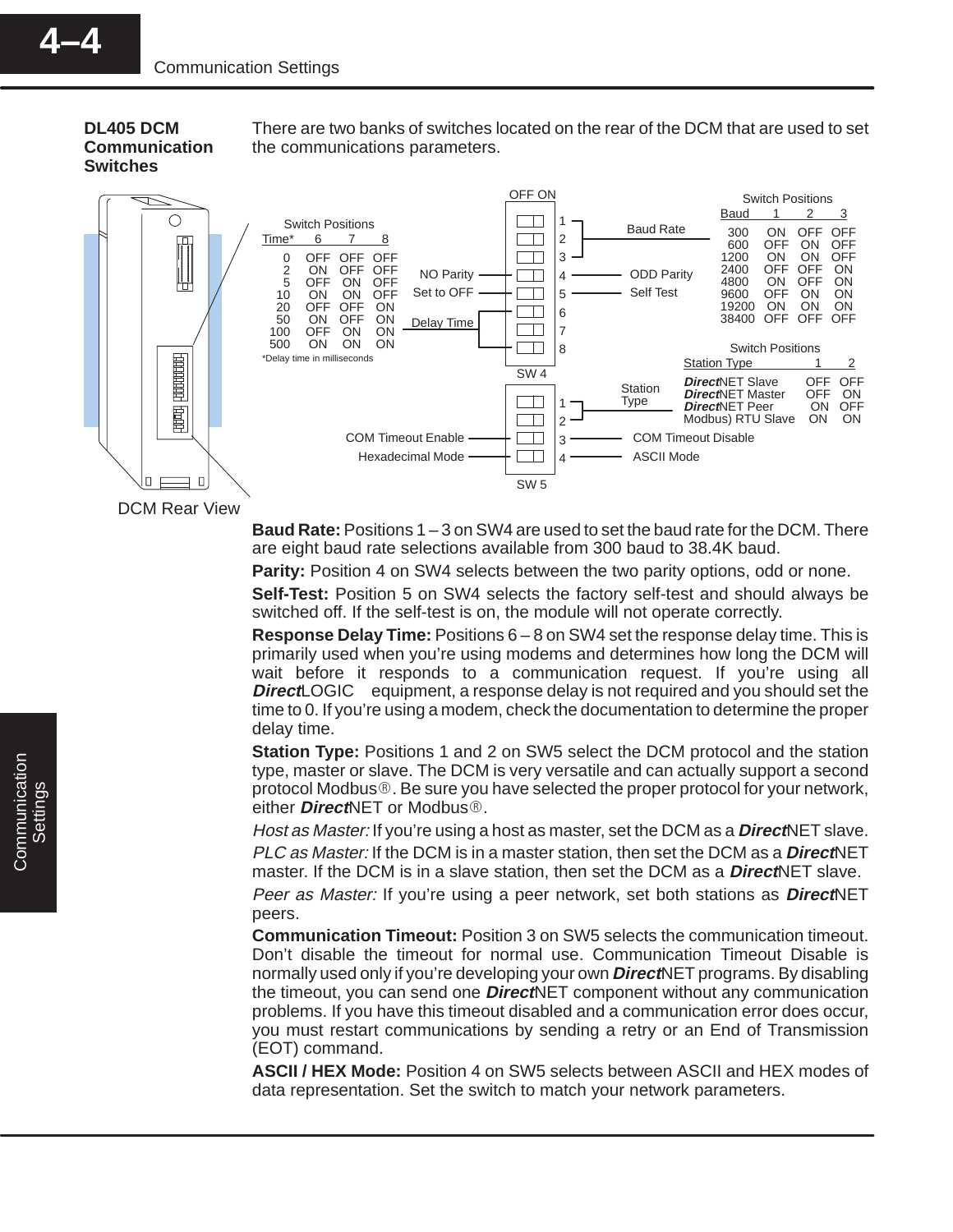In the Offline position, this switch logically disconnects the DCM from the network (just as if you pulled the cable from the connector.) Once this switch is moved to the Offline position, the DCM will not communicate with the network. **Online / Offline Switch**

If you move the switch to the Online position, the DCM will communicate with the network, but not until the master sends another request for communication. This does not operate like the reset switch on many personal computers.

The DCM station address is set by the two rotary switches located on the front of the unit. Addresses are in hexadecimal format with valid addresses from 0 (only used for the master station) to hexadecimal 5A. The addresses do not have to be sequential, but each station must have a unique address. **Address Switch**

> The top rotary switch is used to set the most significant digit of the HEX address. The bottom switch is used to set the least significant digit the HEX address. For example, to set a DCM address of HEX 10 (decimal 16), set the top rotary switch to 1 and the bottom rotary switch to 0.

> **NOTE:** The DCM address switch settings are only read at power up. If you've want to change the address and the DCM is already running, you'll have to cycle the system power for the base containing the DCM to initialize the change.

Even though the DCM address is set in hexadecimal, it's a good idea to remember the decimal equivalent. This is because the communications program and the **Direct**SOFT package use the decimal equivalent of the HEX address. It's easy to convert from HEX to decimal.

HEX 3C  $3 \times 16 = 48$ 0 1 2 3 4 5 6 7 8 9 A B C D E F 10 11 12 13 14 15  $+$  C = 12 = 60 decimal HEX Format

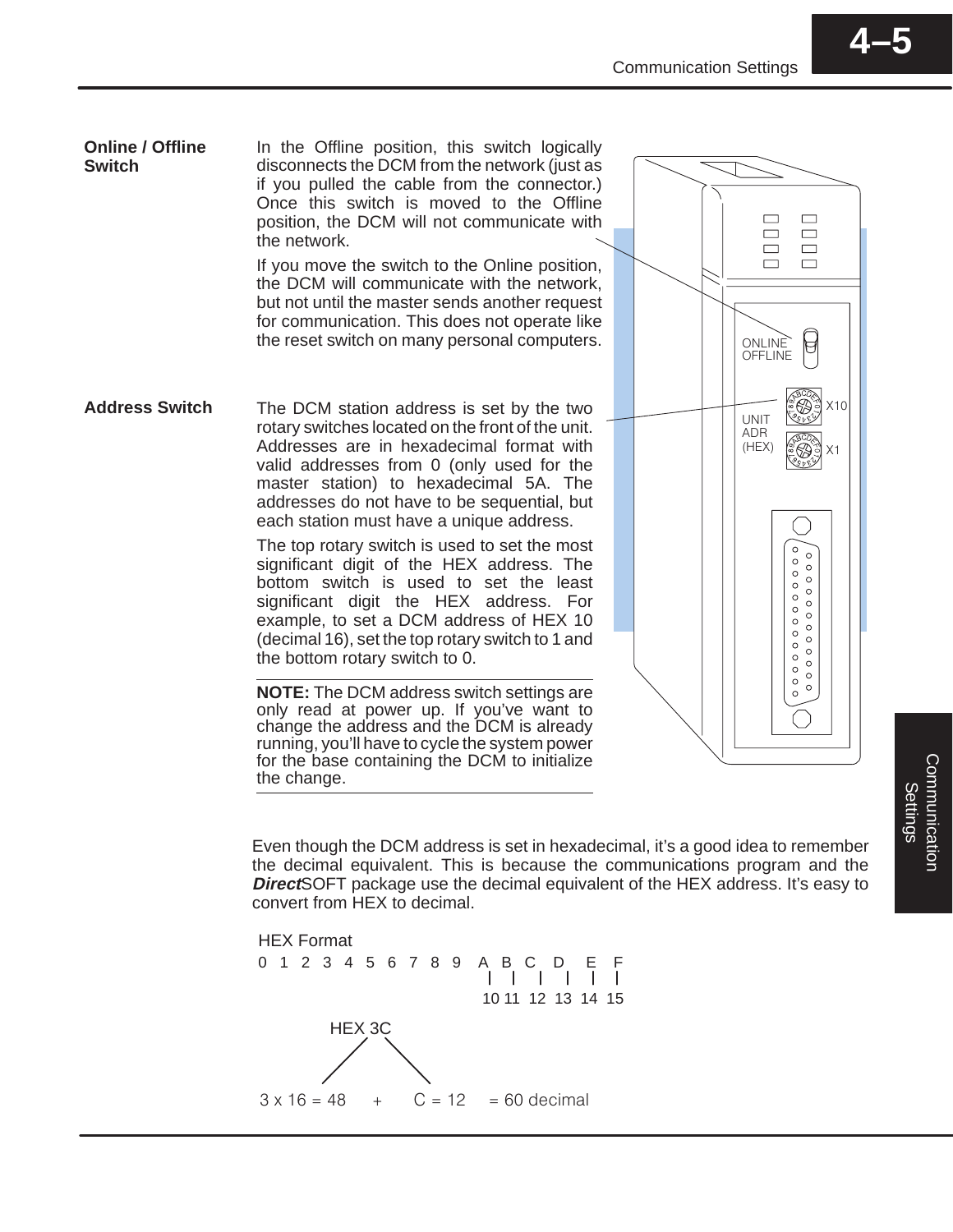### **DL305 DCU Communications Switches**

**4–6**

First, make sure you have the correct model of DCU. There are two models.

- D3–232–DCU (RS232C version)
- $\bullet$ D3–422–DCU (RS422 version)

The DL305 DCU can only be used as a slave station interface. If you only have one master and one slave, you can use either version. If you have more than one slave you should probably use the the RS422 version. You can use the RS232C version, but you'll need an RS232C / RS422 converter for each one.

The communications parameters are set by the first switch block, which is located on the side of the unit.



### DCU Side View

**Baud Rate:** The first two switches on block 1 are used to set the baud rate for the DCU. There are four baud rate selections available ranging from 300bps to 19.2Kbps.

**Parity:** Switch 3 on block 1 selects between the two parity options, odd or none.

**Self-Test:** Switch 4 on block 1 selects the factory self-test and should always be switched off. If the self-test is on, the DCU will not operate correctly.

**Response Delay Time:** Switch 5 on block 1 sets the response delay time. This sets how long the DCU will wait before it responds to each component of a **Direct**NET communication request. If you're using all **Direct**LOGIC<sup>™</sup> equipment, a response delay is not required and you should turn off the switch.

The DCU is not recommended for use with modems since it may respond too quickly for some devices. If you encounter this problem, you can turn on the delay switch to provide a 10 ms delay. If this still does not work, check your device manual to see if the device requires more than a 10 ms delay. The DL340 CPU built-in ports provide more extensive delay timing than can be achieved with a DCU.

**Mode at Power-up:** Switch 6 on block 1 allows you to select the CPU operating mode when system power is supplied. If the switch is turned on, the CPU automatically enters Program mode when power is supplied. If the switch is off, the CPU automatically enters Run mode when power is supplied.

**ASCII / HEX Mode:** Switch 8 on block 1 selects between ASCII and HEX modes of data representation.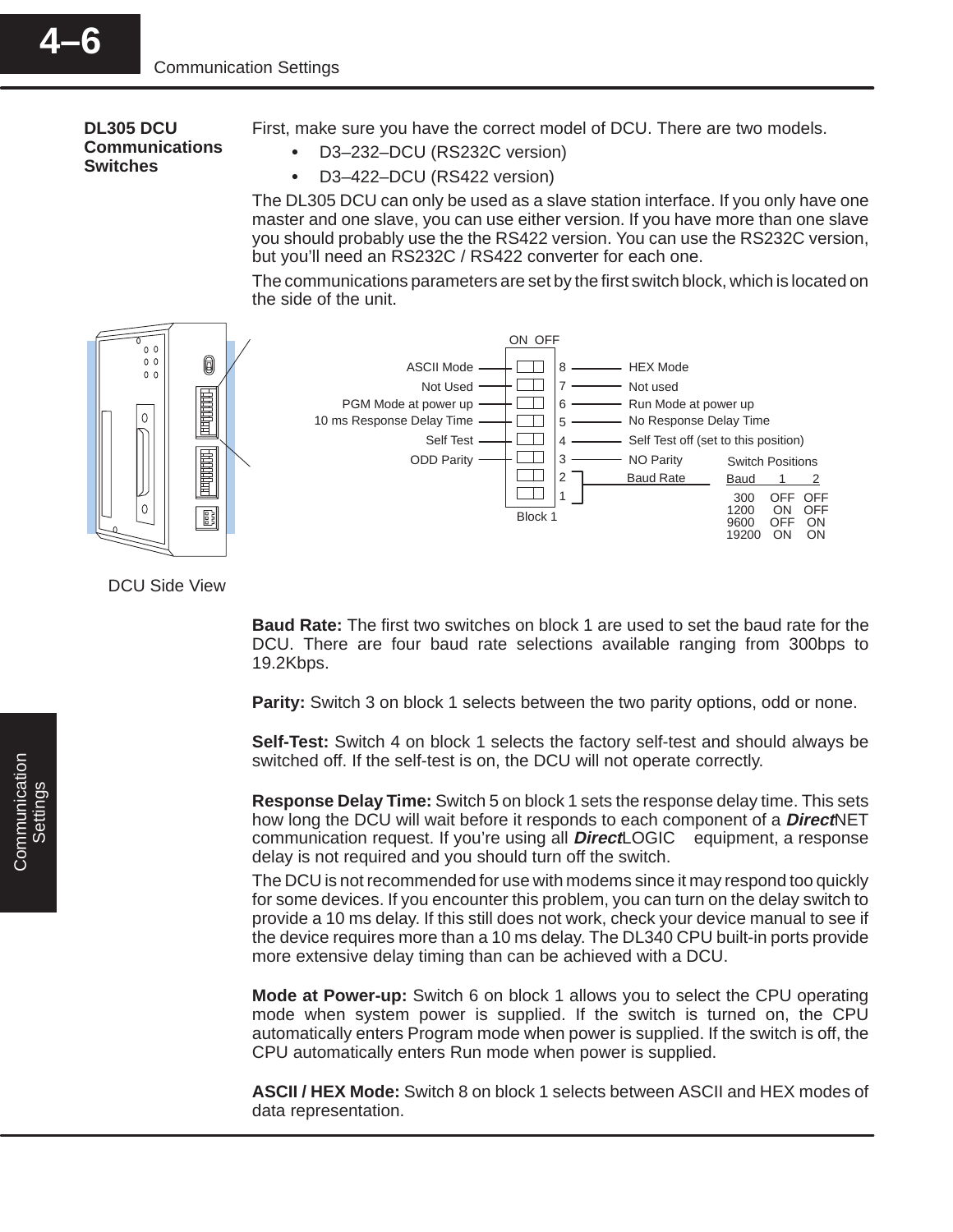#### **Online / Offline** In the Offline position, this switch logically  $\overline{\sigma}$ **Switch** disconnects the DCU from the network (just as  $0<sup>0</sup>$ 0 if you pulled the cable from the connector.)  $\Omega$  $0<sub>0</sub>$ Once this switch is moved to the Offline 画面画 position, the DCU will not communicate with the network. (The switch is set to Offline when  $\mathbf{0}$ you're using a handheld programmer.) 电话时 If you move the switch to the Online position, the DCU will communicate with the network, but not until the master sends another request 鹛 for communication. This does not operate like the reset switch on many personal computers. **Address Switch**The DCU station address is set by the second (Binary Value) switch block, which is located on the side of  $\Box$ Not used 8 the unit. Unlike the DL405 DCM, the DCU 7  $\Box$ 64 uses decimal addresses. The decimal  $\Box$ 6 32 address is set in BCD (Binary Coded **Common** 16 5 Decimal) format with valid addresses from  $\Box$ 4 8 1 to 90 decimal. For example, to set an  $\Box$ 3 4 address of 10, you should turn on switches 4  $\Box$ 2 2 and 2.  $\Box$ 1 1 The addresses do not have to be sequential, Block 2 but each station must have a unique address. **NOTE:** The DCM address switch settings are

only read at power up. If you've want to change the address and the DCM is already running, you'll have to cycle the system power for the base containing the DCM to initialize the change.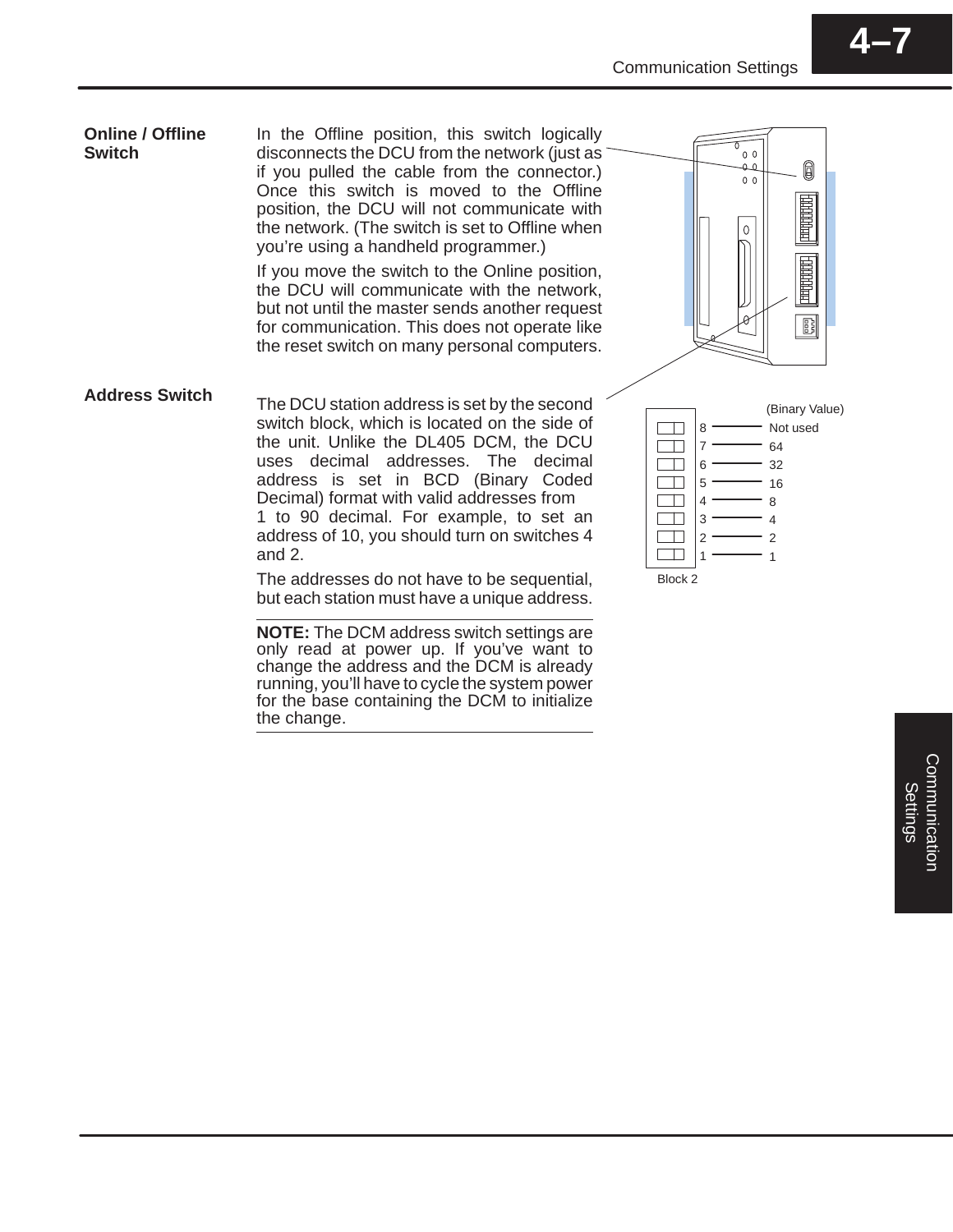**DL430 and DL440 PLC Communication Switches**

**4–8**

If you look at the back of the DL440 CPU you will notice a small bank of switches. Switches 2, 3, and 4 are used to set the communication parameters for the bottom communication port.

**Switch 2 —** It's usually best to turn off this switch. If in the on position this switch will override the CPU slave address, and set the address to 1. (Remember each device on the network must have a unique address.) When in the off position you can use a programming device to set the address.

**Switch 3 & 4 — These switches select the** baud rate for the bottom port. Set the baud rate to match the other network stations.

| <b>Baud</b> |                   |            |
|-------------|-------------------|------------|
| 300<br>1200 | OFF<br><b>OFF</b> | OFF<br>ON  |
| 9600        | ON                | <b>OFF</b> |
| 19200       | ON                | ON         |

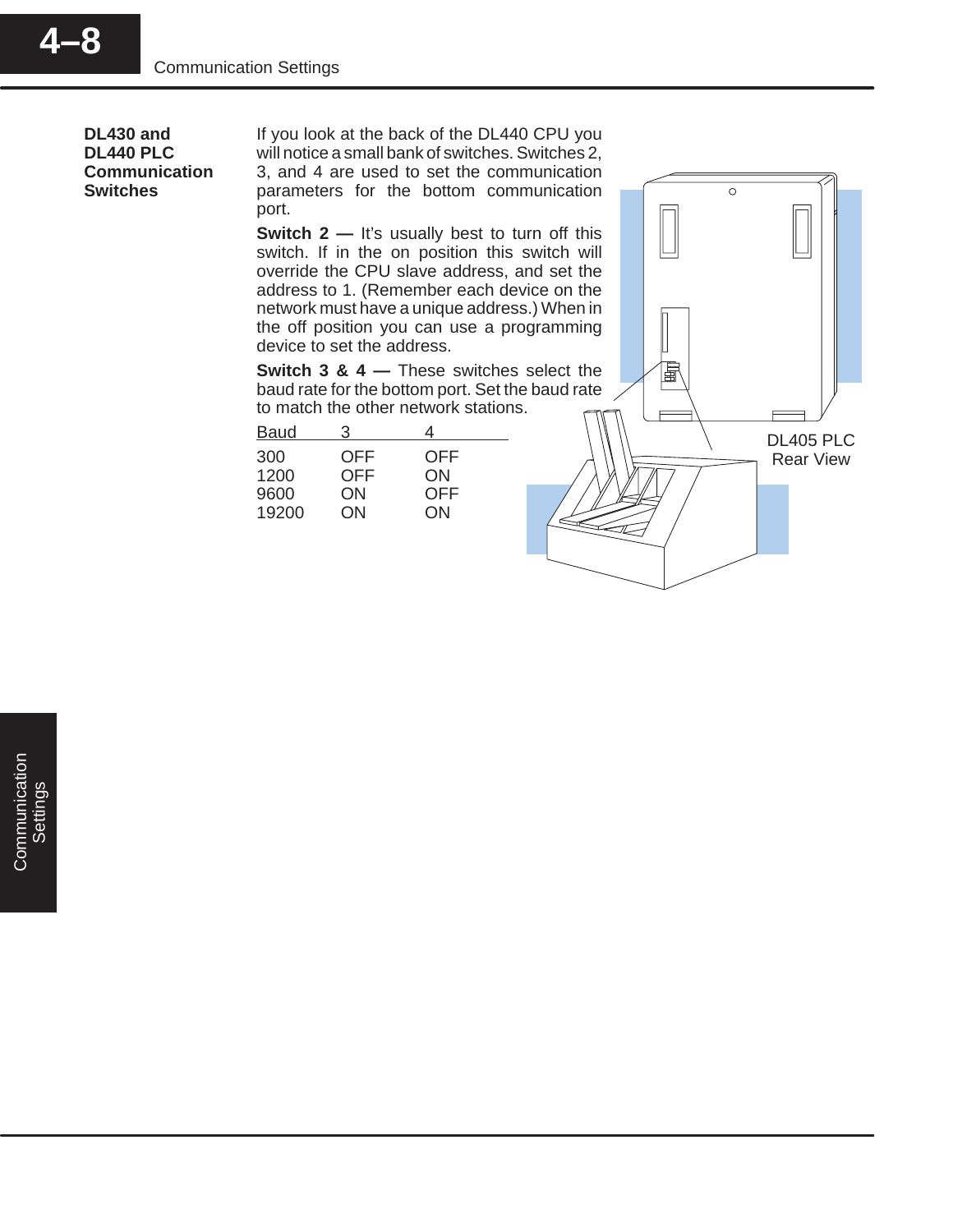

### **DL430 and DL440 Station Addresses**

With **Direct**SOFT, use AUX 56 from the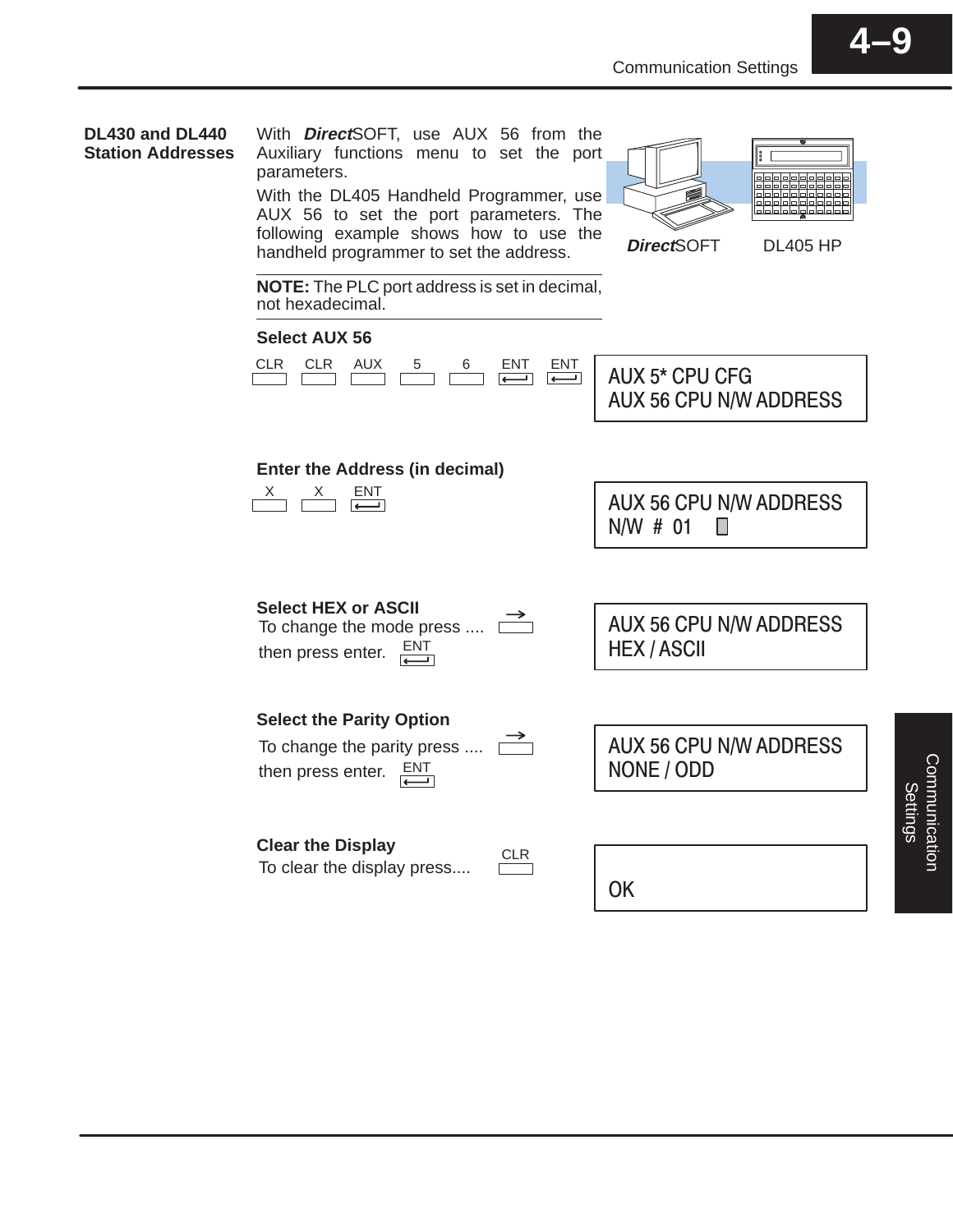**DL340 Network Address Selection for Ports 1 and 2**



**Port 1** (RS232C): Network address selection is accomplished with the Network Address Mode Switch and the two rotary switches 3 and 4.

Network Address Mode Switch sets fixed or selectable network address. Rotary Switch 3 sets the least significant decimal digit of the network address. Rotary Switch 4 sets the most significant decimal digit of the network address.

In the example above, when the Network mode switch is set to FIXED the network address will default to 01, when the Network mode switch is set to USER the network address (set with the rotary switches) is 03. Note, if the rotary switches are set to 00, the network address will default to 01.

**Port 2** (RS232C): Network address selection is set by using a programming device to enter the value for the most significant digit and least significant digit in addresses R771 and R772 respectively.

The station type for Port 1 is fixed as a Slave and cannot be changed. The station type for Port 2 can be selected by setting the appropriate switch positions (6 and 7) on the SW1 switch bank.

| <b>Port</b>    | Bit 6                  | Bit 7                  | <b>Address</b><br><b>Protocol</b>                              | Range                                         |
|----------------|------------------------|------------------------|----------------------------------------------------------------|-----------------------------------------------|
|                | N/A                    | N/A                    | Slave                                                          | $1 - 90$                                      |
| $\overline{2}$ | Off<br>Off<br>On<br>On | Off<br>On<br>Off<br>On | Slave<br>Master<br>Peer<br>Modbus <sup>®</sup> /<br><b>RTU</b> | $1 - 90$<br>$1 - 90$<br>$1 - 90$<br>$1 - 247$ |



**DL340 Station Type Selection and Address Ranges**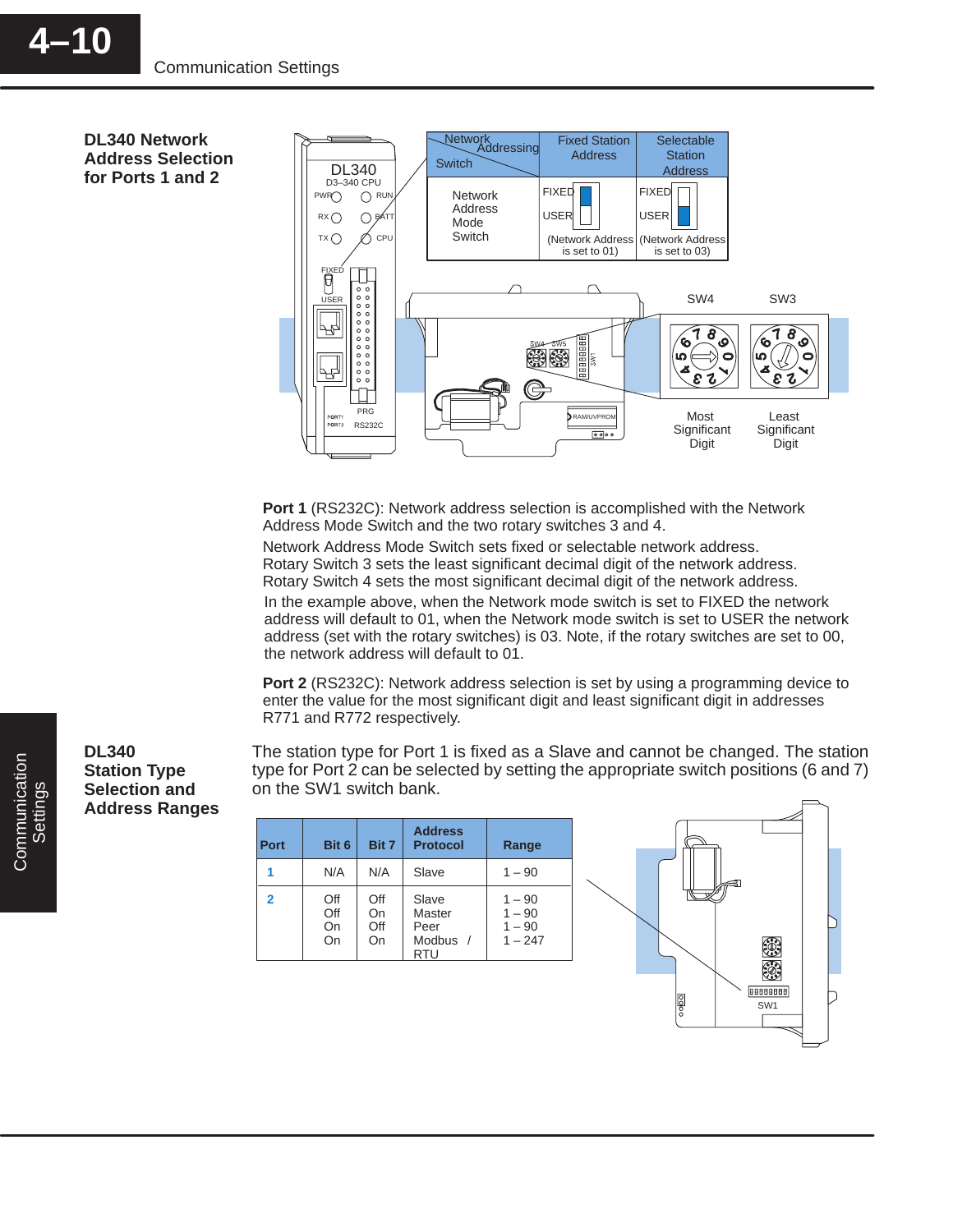### **DL340 Baud Rate Selection**

The following chart shows how to configure the baud rate for Port 1 (RS232C) of the DL340 using dipswitch SW1, switches 3, 4 and 5. Port 2 baud rate is set by using a programming device to enter the baud rate in address R773 (in BCD or HEX).



**DL340 Selecting the Response Delay Time**

You can use the Handheld Programmer of **Direct**SOFT to select an on and off response delay time of up to 1980 ms. The time delay is calculated based on a preset number that is loaded into two memory locations. These presets indicate the number of 20 ms intervals that will be used as the delay. For example, an entry of 2 would result in a 40 ms response delay time.



**DL340 Selecting Data Format (ASCII/HEX)**

A special propose relay is used to select between ASCII and HEX transmission modes. When this relay is off, HEX mode is used. When this relay is turned on, ASCII mode is used. Off is the default state.

- Port 1 SP1077 Ĩ
- Port 2 SP1076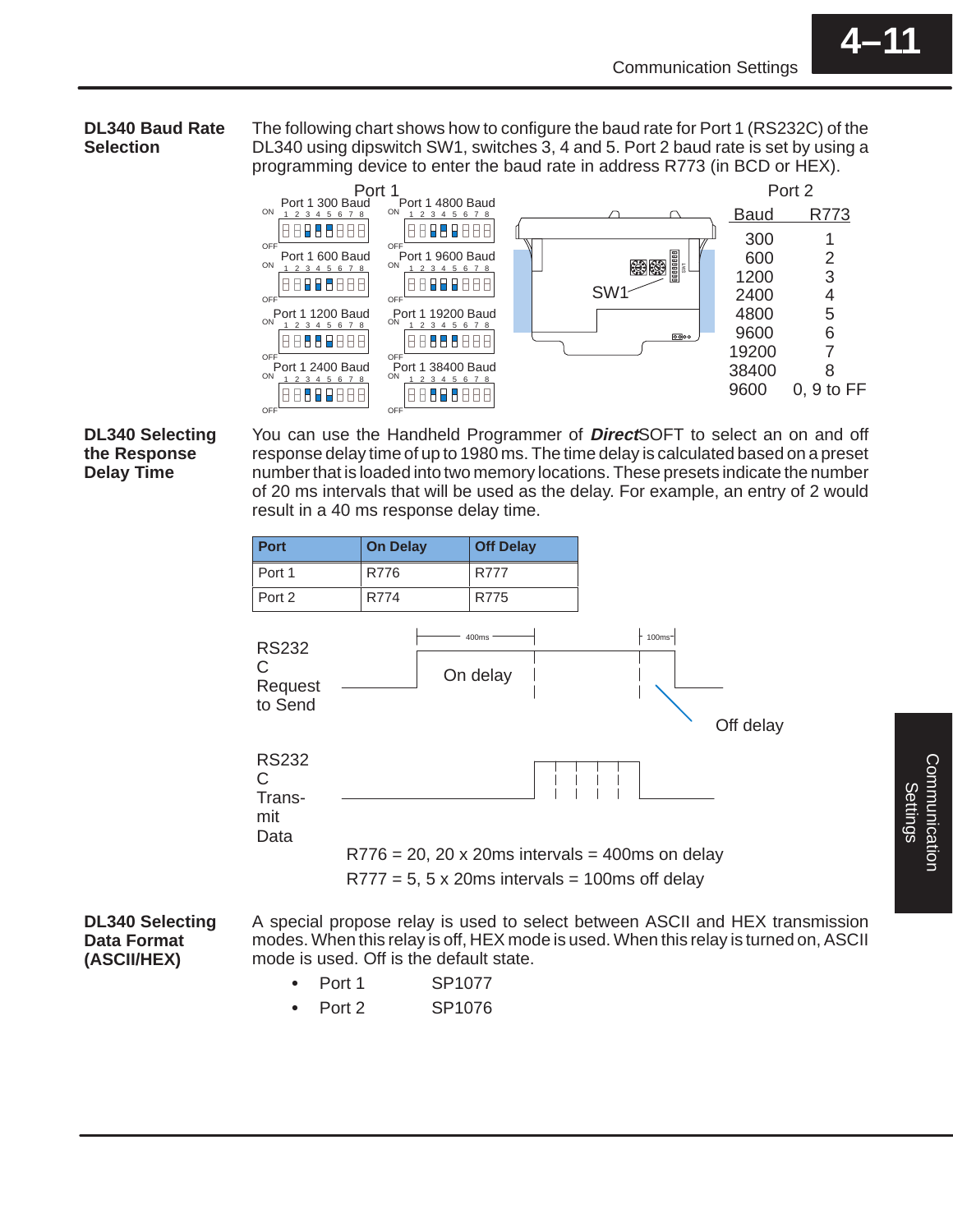**DL240 Communication Settings**

The DL240 CPU is set similarly to the DL405 CPUs, except that all parameters can be set with AUX 56 from **Direct**SOFT or the Handheld Programmer.

DL240 PLC

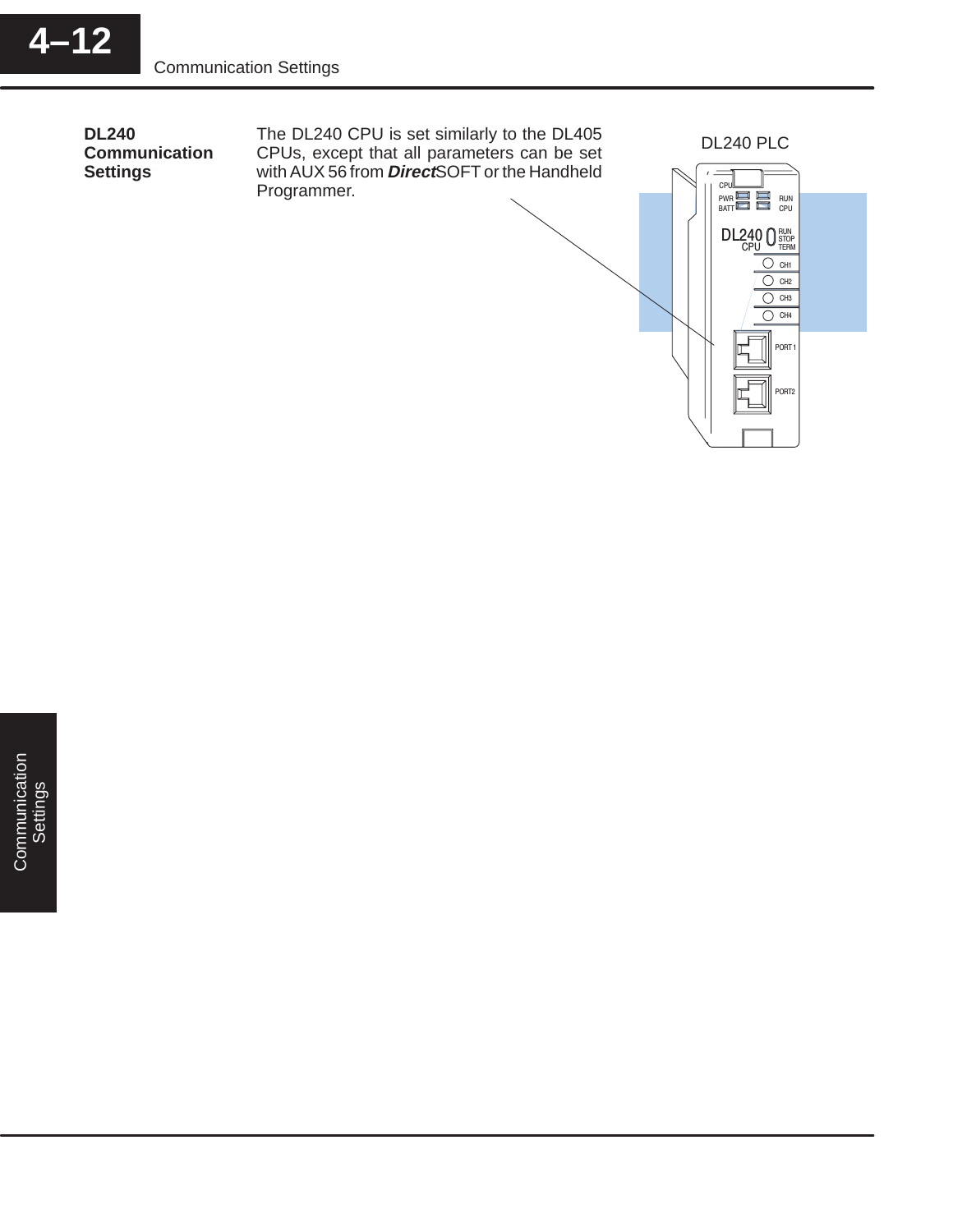The following example shows you can set the port parameters with the DL205 Handheld Programmer.